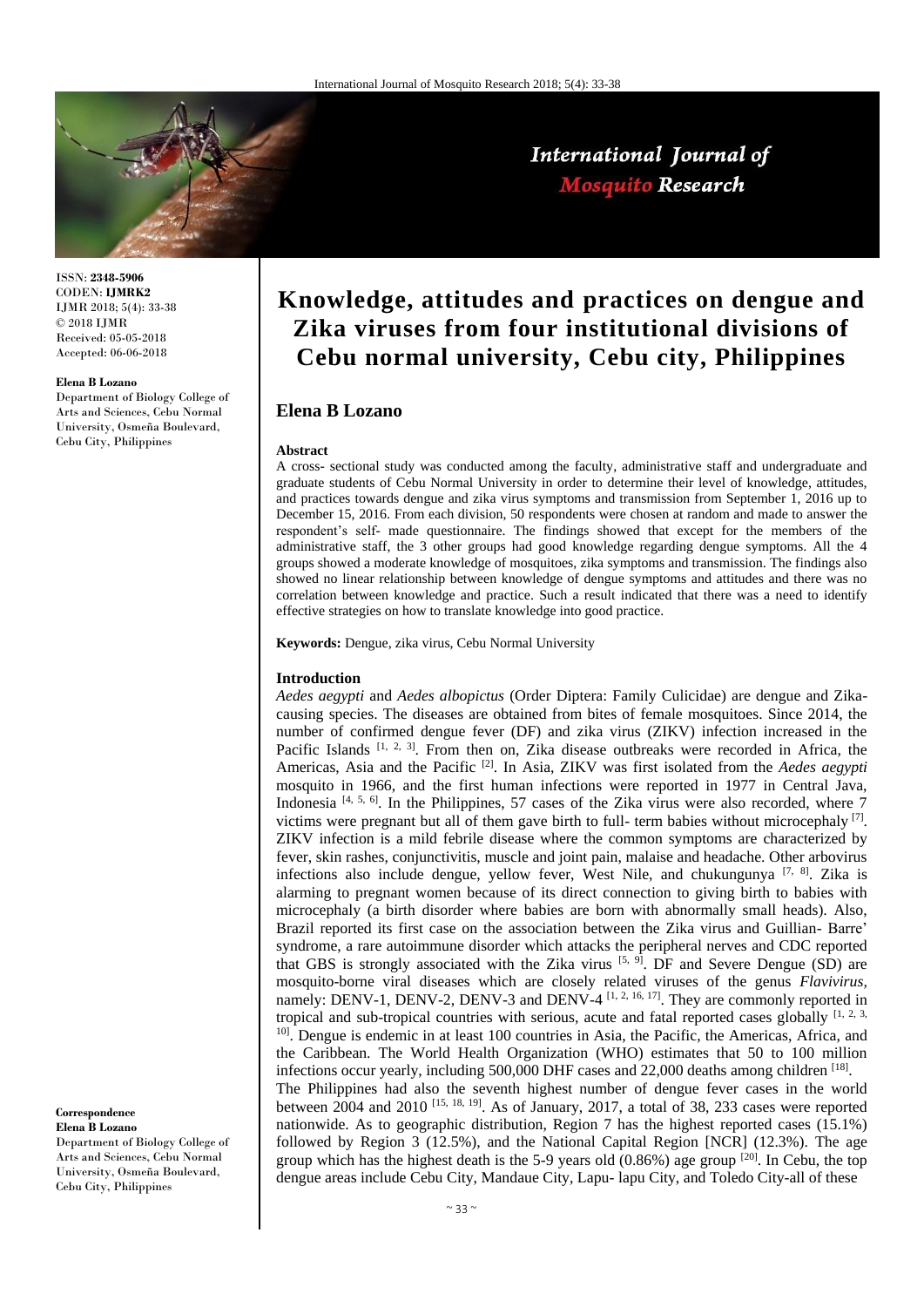places reported similar number of deaths [20, 21]. In Cebu City, the highest number of reported cases is from barangay Guadalupe (87), while in barangay Kalunasan and barangay Mambaling, 3 persons have died of the disease [21]. But despite all the efforts of DOH, DEPEd and different LGUs, raising community awareness, and spearheading cleanliness and sanitation programs these are not enough to contain the disease [15, 16] since the Philippines is considered as one of the "high risk" zones of dengue. Lately, in order to reduce cases of death among children, DOH- Central Visayas started the anti-dengue vaccination to 9-14 year old children. However, total reliance on vaccination alone will not warrant complete cases of death among children, DOH-Central Visayas started the anti-dengue vaccination to 9-14 year old children. However, total reliance on vaccination alone will not warrant complete eradication of these mosquito-related diseases due to specific reasons. This includes complicating factors present in a tropical country (i.e. endemicity of dengue cases, poverty, climate change, environmental degradation, lack of water supply, poor housing conditions and poor implementation of garbage collection  $^{[22, 23]}$ . Therefore, vaccination should be supplemented with vector population reduction worldwide. At present, there are no data regarding knowledge, attitudes and practices of undergraduate and graduate students, faculty, and administrative staff of Cebu Normal University (CNU). Recognizing the need of the school community to reduce mosquito breeding sites is important to know and analyse their level of knowledge, attitude and practices which would be the basis for the effective implementation of Integrated Vector Control Program through the participation of the 4 sectors of the institution.

# **Research Objectives**

This study aims to (a) evaluate the knowledge, attitudes, and practices of the undergraduate and graduate students, the faculty and administrative staff of Cebu Normal University and (b) recognition of *Aedes aegyptii* and *Aedes albopectus* mosquitoes and/ or preventive measures contribute to better preventive practices and (c) identify if the knowledge, attitudes and practices have a positive impact on the spread and/ or prevention of the virus.

## **Research Methodology**

The study was conducted in Cebu Normal University, Osmeña Bouelavard, and Cebu City. The study was conducted based on a cross- sectional survey of four (4)

institutional divisions of Cebu Normal University, Cebu City: (1) undergraduate students, (2) graduate students (3) faculty and 4) administrative staff. The study was conducted from September 1, 2016 - December 15, 2016. In each division 50 respondents were chosen. A researcher made selfadministered questionnaire was prepared, validated and used to collect data regarding the knowledge, attitudes and practices concerning DF and ZIKV from the 4 institutional divisions of the university. Data were collected from the 4 institutional divisions of the university on knowledge, attitudes and practices regarding dengue and zika viruses using an interviewer- administered questionnaire. The study instrument was developed following an extensive review of literature. To measure the level of knowledge on dengue and ZIKV symptoms and their transmission, descriptive statistics of mean, standard of error measurement and standard deviation were used. Analysis of variance was then utilized to determine the significant difference of the different groups at p=0.05. This was followed up with a pairwise technique in order to identify paired differences among the groups. The last statistical tool was the Pearson r correlation coefficient. This technique determined if the knowledge on zika and dengue symptoms and transmission were associated with the group's attitudes and practices.

## **Results**

# **Knowledge of Dengue Symptoms and Zika Symptoms, and Mosquitoes, Dengue and Zika Transmissions**

The study was conducted from September 1, 2016 up to December 31, 2016. 50 respondents from each division: undergraduate students, graduate students, faculty and administration of Cebu Normal University were interviewed where a total of 200 respondents in all answered the tool. Table 1 showed the results on knowledge of dengue, zika symptoms, and mosquitoes, dengue and ZIKV transmission. Based on the results of the study, the undergraduate students scored the highest on knowledge of dengue symptoms with a mean score of 80%, interpreted on the scale as very high. On the other hand, the administrative staff scored 61.33% which was moderately high. Graduate students and faculty scored 73.56% and 73.33%, respectively. In Table 1, the undergraduate students were very knowledgeable on symptoms of dengue like fever, muscle pain, rashes, nose bleeding and excessive thirst. The graduate students and the faculty were also knowledgeable on dengue symptoms, while the administrative staff scored the lowest.

**Table 1:** Knowledge on dengue and zika symptoms, and on mosquitoes, dengue and zika transmission.

| <b>Division</b>        | <b>Dengue Symptoms</b> |                          |           | <b>Zika Symptoms</b> |            |           | <b>Mosquitoes, Dengue and Zika Transmission</b> |            |       |
|------------------------|------------------------|--------------------------|-----------|----------------------|------------|-----------|-------------------------------------------------|------------|-------|
|                        | Mean                   | <b>SEM</b>               | <b>SD</b> | Mean                 | <b>SEM</b> | <b>SD</b> | <b>Mean</b>                                     | <b>SEM</b> | SD    |
| Undergraduate Students | 80.00                  | 27<br>$\overline{2}$ . I | 19.57     | 48.00                | 4.35       | 30.77     | 68.00                                           | 4.31       | 30.48 |
| Graduate               | 73.56                  | 3.09                     | 21.87     | 45.20                | 4.34       | 30.72     | 54.00                                           | 4.11       | 29.05 |
| Faculty                | 73.33                  | 3.52                     | 24.90     | 42.00                | 4.58       | 32.39     | 61.43                                           | 3.35       | 23.67 |
| Admin Staff            | 61.33                  | 4.03                     | 28.51     | 40.40                | 4.52       | 31.94     | 45.71                                           | 4.40       | 31.08 |

Scale: 81-100= Very High; 61-80= High; 41-60= moderate/average; 21-40= Low 01-20= very Low

**Table 2:** Statistical difference of knowledge of dengue symptoms

|                 |       | <b>Dengue Symptoms</b> |           |                                     | <b>Decision</b> |  |
|-----------------|-------|------------------------|-----------|-------------------------------------|-----------------|--|
| <b>Division</b> | Mean  | <b>SEM</b>             | <b>SD</b> | p-Value                             |                 |  |
| Undergraduate   | 80.00 | 2.77                   | 19.57     |                                     |                 |  |
| Graduate        | 73.56 | 3.09                   | 21.87     | 0.000<br>Reject the null hypothesis |                 |  |
| Faculty         | 73.33 | 3.52                   | 24.90     |                                     |                 |  |
| Admin Staff     | 61.33 | 4.03                   | 28.51     |                                     |                 |  |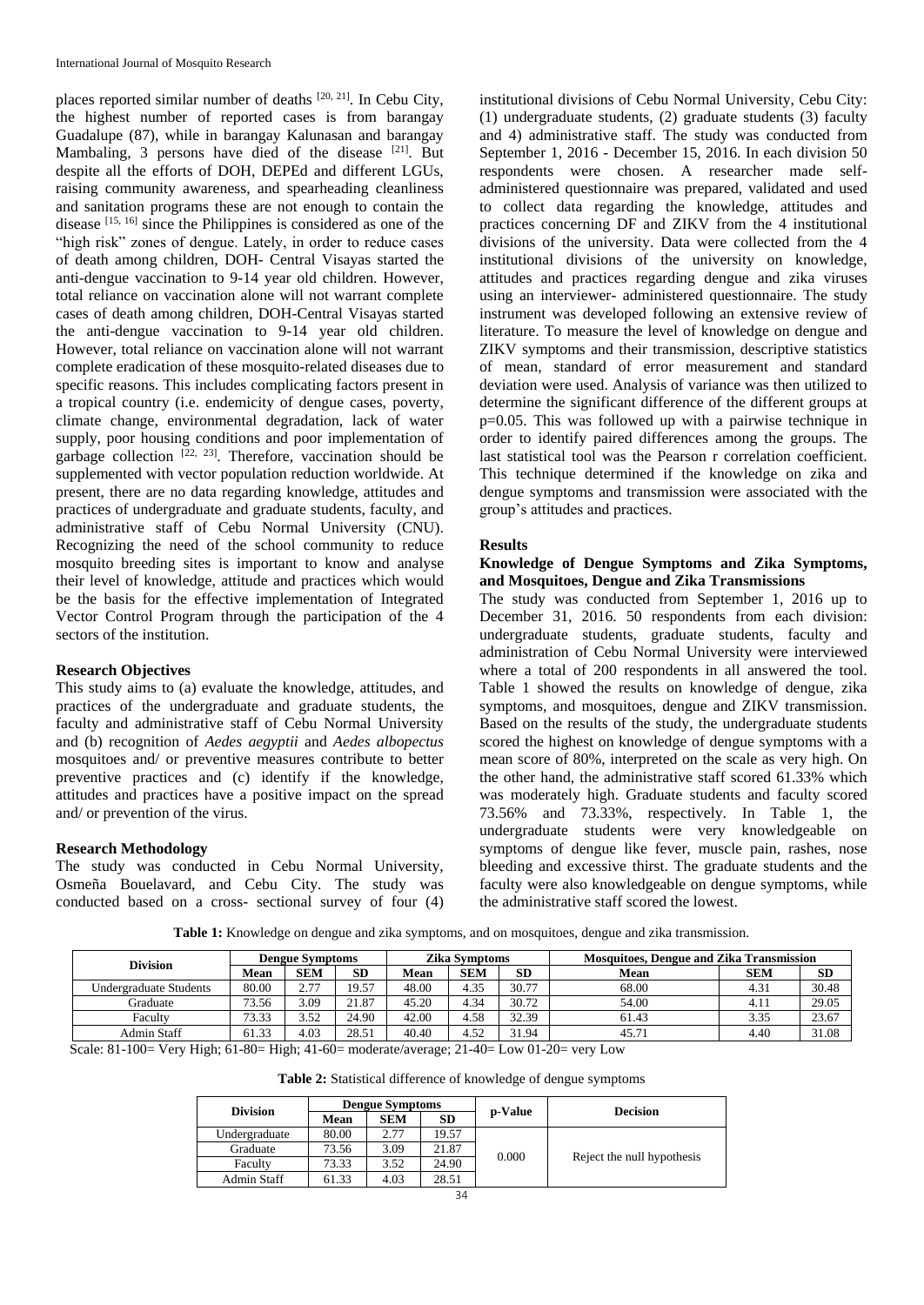Table 2 showed the statistical difference on knowledge of dengue symptoms  $(p=0.000)$ , indicating that there was no significant difference on their knowledge of dengue symptoms. The results showed that the undergraduate students had significantly higher knowledge compared to other groups, namely the graduate, faculty and administrative staff. This meant that the school exposure of the undergraduate students may have led to the significantly higher knowledge level. Given the school setting they were in, the education they received had contributed to the knowledge of students which was missing in the environment of the other groups.

| <b>Division</b> |       | <b>ZIKV Symptoms</b> |           | <b>p-Value</b> | <b>Decision</b>            |
|-----------------|-------|----------------------|-----------|----------------|----------------------------|
|                 | Mean  | <b>SEM</b>           | <b>SD</b> |                |                            |
| Undergraduate   | 48.00 | 4.35                 | 30.77     |                | Retain the null hypothesis |
| Graduate        | 45.20 | 4.34                 | 30.72     | 0.655          |                            |
| Faculty         | 42.00 | 4.58                 | 32.39     |                |                            |
| Admin Staff     | 40.40 | 4.52                 | 31.94     |                |                            |

**Table 3:** Statistical difference of knowledge on ZIKV symptoms.

As to the knowledge of ZIKV symptoms, all the four divisions scored more or less the same as followed, 48% undergraduate, 45.20% graduate students, 42% faculty and 40.40% for the administrative staff. The interpretation of this result in the knowledge scale was moderate/ average. At p=0.655, the results showed that there was no significant difference in the knowledge of ZIKV symptoms among the four groups. This implied that the groups may not have differed in terms of how knowledgeable they were with regard to zika symptoms.

**Table 4:** Pairwise comparison of the level of knowledge on zika symptoms.

| <b>Paired Groups</b>    | <b>Test Statistic</b> | <b>Standard Error</b> | p-Value |
|-------------------------|-----------------------|-----------------------|---------|
| Faculty & Admin Staff   | 24.810                | 11.495                | 0.185   |
| Grad Stud & Admin Staff | 32.460                | 11.495                | 0.028   |
| Undergrad & Admin Staff | 49.090                | 11.495                | 0.000   |
| Faculty & Grad Stud     | 7.650                 | 11.495                | 1.000   |
| Faculty & Undergrad     | 24.280                | 11.495                | 0.208   |
| Grad stud & Undergrad   | 16.630                | 11.495                | 0.888   |

When the groups were paired with one another, the only significant difference of the paired groups was found between the graduate students and admin staff ( $t=32.46$ ;  $p=0.028$ ) and between the undergraduate students and administrative staff  $(t=49.09; p=0.000)$ . This implied that when compared, there was a significant difference in terms of the level of knowledge among graduate students and administrative staff. It can be inferred that the graduate students have a significantly higher level of knowledge compared to the administrative staff. The significantly high difference can be traced to the higher level of academic learning which the graduate students are exposed to. Moreover, given the high scores observed among the undergraduate group, the difference in the level of knowledge on zika symptoms was apparent. When grouped together, the values of their mean revealed a real difference on how knowledgeable each group was when it comes to the knowledge about the symptoms present in zika. Between the two groups, the undergraduate students were more exposed to classroom topics such as dengue and zika being integrated in science classes.

**Table 5:** Statistical difference of knowledge of mosquitoes, dengue and zika transmission.

| <b>Division</b>        |       | <b>Mosquitoes, Dengue and Zika Transmission</b> | <b>p-Value</b> | <b>Decision</b> |                            |  |  |
|------------------------|-------|-------------------------------------------------|----------------|-----------------|----------------------------|--|--|
|                        | Mean  | <b>SEM</b>                                      | SD.            |                 |                            |  |  |
| Undergraduate students | 68.00 | 4.31                                            | 30.48          |                 |                            |  |  |
| Graduate               | 54.00 | 4.11                                            | 29.05          | 0.001           | Reject the null hypothesis |  |  |
| Faculty                | 61.43 | 3.35                                            | 23.67          |                 |                            |  |  |
| Admin Staff            | 45.71 | 4.40                                            | 31.08          |                 |                            |  |  |

As to the knowledge on mosquitoes, dengue and zika transmission, findings showed the highest mean score obtained by the students was 68% while the lowest was obtained by the administrative staff which was 45.71%. These results were consistent with the scores they obtained in

knowledge of dengue symptoms. Results showed that the level of knowledge among the groups can be seen as different where the undergraduate group was on a higher level of knowledge while the administrative staff had a significant indication of the lowest knowledge level (p=0.001).

**Table 6:** Pairwise comparison of the level of knowledge on mosquito, dengue and zika transmission

| <b>Paired Groups</b>    | <b>Test Statistic</b> | <b>Standard Error</b> | p-Value |
|-------------------------|-----------------------|-----------------------|---------|
| Grad Stud & Admin Staff | 15.350                | 11.428                | 1.000   |
| Faculty & Admin Staff   | 26.700                | 11.428                | 0.117   |
| Undergrad & Admin Staff | 44.750                | 11.428                | 0.001   |
| Faculty & Grad Stud     | 11.350                | 11.428                | 1.000   |
| Grad Stud & Undergrad   | 29.400                | 11.428                | 0.061   |
| Faculty & Undergrad     | 18.050                | 11.428                | 0.685   |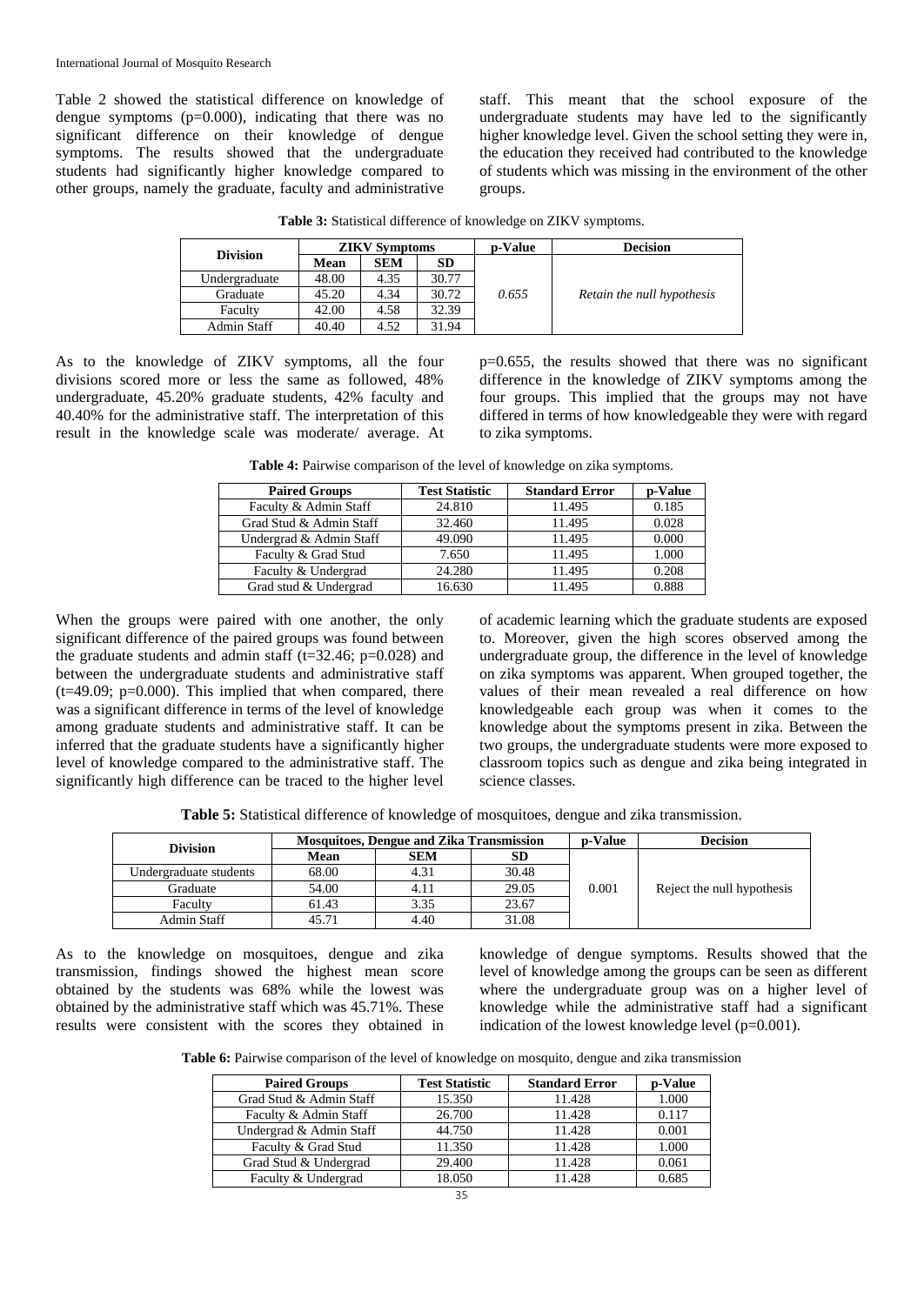As depicted in Table 6, pairwise comparison of the level of knowledge on mosquito, dengue, and zika transmission showed a significant difference between the undergraduate students and administrative staff. When the groups were paired with each another, the results revealed that there was a real significant difference among the undergraduate students and administrative staff (t=44.75;  $p=0.001$ ) in terms of level on knowledge on mosquito, dengue and ZIKV transmission. Through comparison, it can be seen that the undergraduate group had a significantly higher level of knowledge compared with the administrative staff. When the other groups were paired, there was a hesitation if the differences in their knowledge level were significantly real

#### **Attitude and Practices toward Dengue and Zika**

| <b>Division</b>             |       | <b>Attitude</b>                |           | <b>Practices</b>               |            |           |  |
|-----------------------------|-------|--------------------------------|-----------|--------------------------------|------------|-----------|--|
|                             |       | <b>Towards Dengue and Zika</b> |           | <b>Towards Dengue and Zika</b> |            |           |  |
|                             | Mean  | <b>SEM</b>                     | <b>SD</b> | Mean                           | <b>SEM</b> | <b>SD</b> |  |
| Undergraduate               | 2.513 | 0.101                          | 0.716     | 3.298                          | 0.079      | 0.561     |  |
| Graduate                    | 2.707 | 0.076                          | 0.540     | 3.418                          | 0.075      | 0.529     |  |
| Faculty                     | 2.817 | 0.088                          | 0.620     | 3.186                          | 0.099      | 0.703     |  |
| <b>Administrative Staff</b> | 2.553 | 0.116                          | 0.822     | 3.250                          | 0.127      | 0.901     |  |

**Table 7:** Attitudes and practices toward dengue and ZIKV.

Scale: 4.00- 3.26- very good, 3.25-2.51 good, 2.50-1.76- moderate/ average, 1.75- 1.00- poor

As to attitude towards dengue and zika, the faculty scored the highest (2.817), followed by the graduate students, 2.707, 2.553 and 2.513 for the administrative staff and the undergraduate students respectively. Based on the scale, all the groups have a good attitude towards dengue and zika. As to practices towards dengue and ZIKV, the highest mean score was 3.418 of the graduate students and the lowest, 3.186, by the faculty. The undergraduate students scored 3.298, whereas the administrative staff scored 3.250. All of these scores were interpreted as good, based on the rating scale.

**Table 8:** Statistical difference of group attitude towards dengue and zika.

| <b>Division</b> |       | Attitude   |           |         |                            |  |
|-----------------|-------|------------|-----------|---------|----------------------------|--|
|                 | Mean  | <b>SEM</b> | <b>SD</b> | p-Value | <b>Decision</b>            |  |
| Undergraduate   | 2.513 | 0.101      | 0.716     |         |                            |  |
| Graduate        | 2.707 | 0.076      | 0.540     | 0.270   |                            |  |
| Faculty         | 2.817 | 0.088      | 0.620     |         | Retain the null hypothesis |  |
| Admin Staff     | 2.553 | 0.116      | 0.822     |         |                            |  |

**Table 9:** Statistical difference of group practices towards dengue and zika

| <b>Division</b> |       | <b>Practices</b> |           |         | <b>Decision</b>     |  |
|-----------------|-------|------------------|-----------|---------|---------------------|--|
|                 | Mean  | <b>SEM</b>       | <b>SD</b> | p-Value |                     |  |
| Undergraduate   | 3.298 | 0.079            | 0.561     |         |                     |  |
| Graduate        | 3.418 | 0.075            | 0.529     | 0.295   | Retain              |  |
| Faculty         | 3.186 | 0.099            | 0.703     |         | the null hypothesis |  |
| Admin Staff     | 3.250 | 0.127            | 0.901     |         |                     |  |

In terms of the attitudes among the groups, it can be seen that they were not significantly different. At  $p=0.270$ , the results implied that the attitudes among the groups seemed similar. Moreover, with regard to practices of dengue and zika prevention, it was revealed that the groups were not significantly different and that the groups' practices were similar to those of another  $(p=0.295)$ . In Table 10, the relationship between Knowledge of Dengue and Knowledge of Zika symptoms were considered to be significantly direct  $(r=0.520; p=0.000)$ . It meant that higher knowledge of dengue symptoms corresponded with a higher knowledge of Zika symptoms. This result implied that whenever there was an increase in the knowledge of symptoms of dengue, an increase in the knowledge of zika also increased, and vice versa. Dengue and zika are caused by the same mosquito, *Aedes aegypti* and this explains why knowledge of their

symptoms were related [16, 17]. But, knowledge of symptoms, attitudes and practices were not related to one another in terms of the dengue and zika conditions. This showed that knowledge was only associated between dengue and zika symptoms but not with the others such as transmission, attitudes and practices. Practices towards dengue and zika transmission was not related to knowledge (r=-0.124; p=0.390) as well as practices towards dengue and zika transmission and attitudes towards dengue (r=0.208; p=0.147).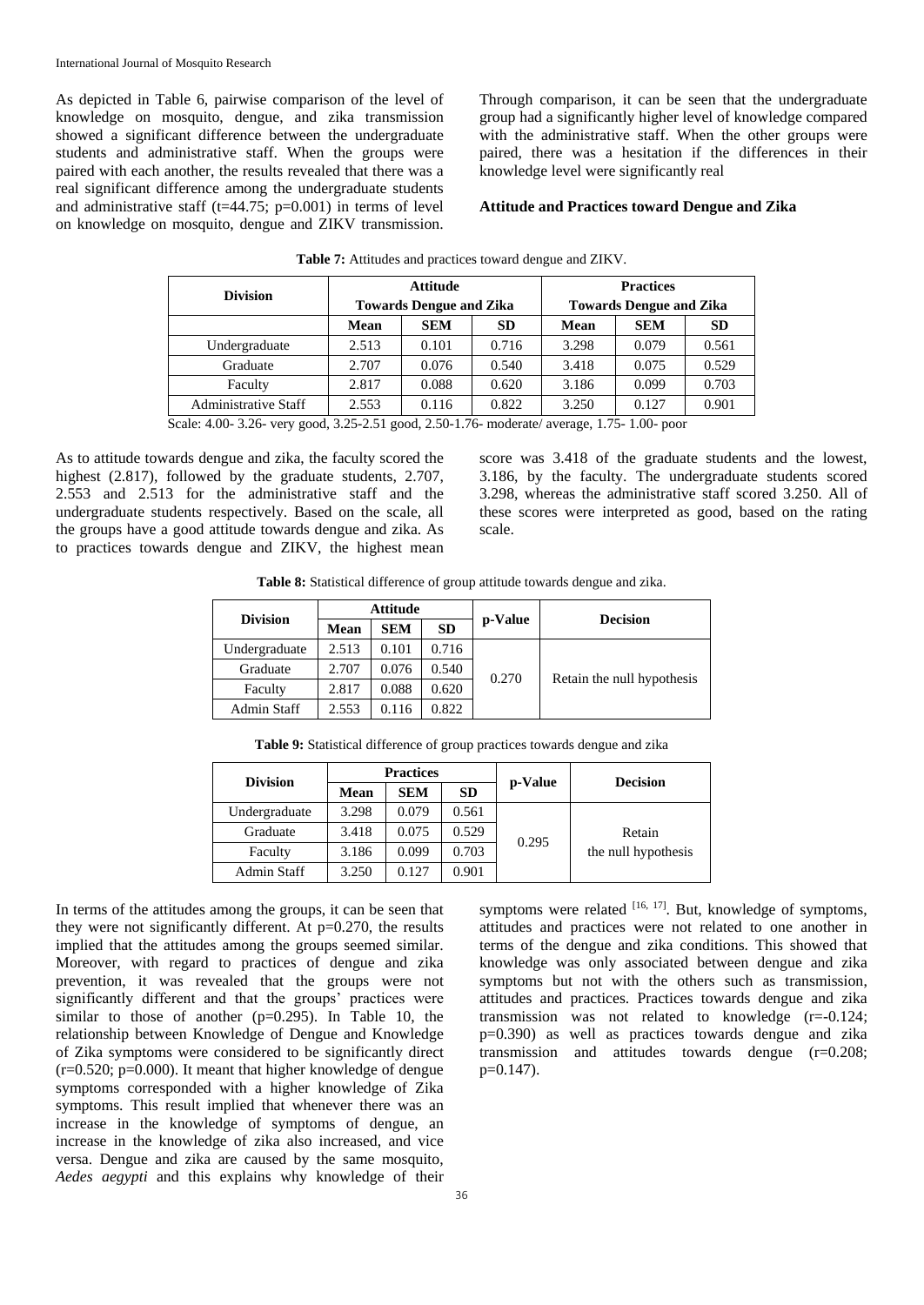**Relationship between Knowledge, Attitude and Practices**

#### **Knowledge of Dengue symptoms Knowledge of Zika symptoms Knowledge of Mosquitoes, Dengue and Zika Transmission Attitudes Toward Dengue** Knowledge of Zika symptoms  $r = 0.520^{***}$  $p-value = 0.000$ Knowledge of Mosquitoes, Dengue and Zika Transmission  $r = 0.036$ <sup>ns</sup>  $p-value = 0.805$  $r = 0.128$ <sup>ns</sup>  $p$ -value = 0.376 Attitudes Toward Dengue  $r = -0.150 \text{ ns}$  $p-value = 0.297$  $r = -0.060$ <sup>ns</sup>  $p-value = 0.677$  $r = 0.064$ <sup>ns</sup>  $p-value = 0.658$ Practices Toward Dengue and Zika Transmission  $r = -0.131$  ns  $p$ -value = 0.366  $r = -0.124$ <sup>ns</sup>  $p-value = 0.390$  $r = -0.214$  ns  $p-value = 0.135$  $r = 0.208$ <sup>ns</sup>  $p-value = 0.147$

**Table 10:** Relationships between knowledge, attitude and practices.

# **Discussion**

One possible reason for the high knowledge of the undergraduate students and the graduate students of dengue symptoms are the many programs undertaken by the Department of Education (DepEd) regarding wide dissemination and information campaigns regarding the disease. Cebu Normal University (CNU) is a teacher education institution and most of the students in the graduate school are teachers who are involved in these programs. DepEd launched many programs that included the observance of Dengue Awareness month held in June every year and the Association of Southeast Asian (ASEAN) Day on June 15 each year. Activities such as lectures, poster making and school- wide campaigns are undertaken by different agencies. These programs will not only remind the students of the ill effects of the disease but also will provide them of the recent updates on the disease  $[15, 16, 17]$ . Another anti-dengue program implemented by DepEd is the 4's which means 1.) Search and destroy mosquito breeding places, 2.) Use self-protection measures, 3.) seek early consultation for fever lasting for more than 2 days and 4.) Say yes to fogging when there is an impending outbreak. Lastly, the dengue health advisory, done by the school nurse or the municipal health officer, is the best program that provides the widest information campaign regarding the disease. The use of visual aids and other educational materials are aimed at advising students regarding the disease process and the manifestations of the disease. These programs provide knowledge to students, faculty and graduate students, which is the reason why these groups scored high on dengue symptoms [17].

As to the knowledge about zika symptoms, all the four groups have a moderate knowledge. Information about Zika is not as widely disseminated as dengue considering the newness of the disease in the country. In the Philippines, the first index case of Zika was identified in Ilo-ilo. DOH also reported 57 cases of Zika. Zika is transmitted by mosquitoes found in tropical and subtropical regions, namely *Aedes aegypti* and *Aedes albopectus* (tiger mosquito), the same mosquito that spreads dengue. The virus caused a light case of flu, joint pain, and muscle pain. The disease is strongly suspected of causing birth defects such as microcephaly and other birth deformities, that is why pregnant women are advised to be vigilant of the disease. ZIKV is not as deadly as dengue except to pregnant women, so people are not so alarmed over it. Moreover, the highest score was obtained by the undergraduate students and one of the possible reasons, for this is the many programs undertaken by DEpEd like the Preventive Alert System in School (PASS). Under the PASS program, each student will

monitor the well-being of his own classmate. They are instructed to report to their teacher if someone among their classmate is not feeling well, or has cough, fever or colds. The students notify their classroom adviser, and if confirmed, the school principal will notify the family/ guardian or municipal health officer in case the school does not have a physician or nurse. This is a very systematic way of monitoring the student's health status. The learning the student gets from this program while still in the elementary and secondary levels are carried over to their present knowledge. These activities of DEpEd are done yearly as a reminder to students and teachers because of the possible break out of the disease, most especially during the rainy months. However, the administrative staff whose respondents were purposely for janitors, cleaners, gardeners, carpenters and other ground workers scored the lowest. These workers possibly had information about dengue and zika symptoms and their transmission but do not absorb this information and forget most of it. Besides, these groups of workers were not much related to the classroom and the academe.

Although other literatures indicate that dengue awareness and knowledge had a significant association with the practice of dengue prevention  $[9, 13]$ , one of the important findings of this study is that there is no relationship between knowledge of dengue mosquitoes and attitudes and knowledge and preventive practices  $(r=-0.214; p=0.135)$  (Table 10). These research findings were consistent in the study of Lozano et al. (2018) and Yboa and Labrague (2013) where knowledge about dengue did not translate into positive attitudes and improved preventive measures  $[10, 14]$ . Except for the administrative staff, the 3 other divisions had a good knowledge of dengue and zika symptoms and their modes of transmission. Although respondents were aware that dengue mosquitoes breed in stagnant water, old habits continue to predominate which cause repetitive occurrence of dengue and zika virus transmission. Since dengue awareness was not translated into good practice, it is therefore important to intensify anti-dengue campaigns among different task forces such as DEpEd, DOH, DSWD and LGU, both in Cebu City and Cebu Province, to completely eradicate dengue-related problems. Other preventive measures that should be practiced include: (1) elimination of all breeding sites in the school, at home and in the community, (2) consistent practice of cleaning the surroundings (i.e. cleaning blocked canals and esteros), (3) eradication of possible breeding sites, (4) proper disposal of waste and (5) medical attention if fever lasts for 2 days or more.